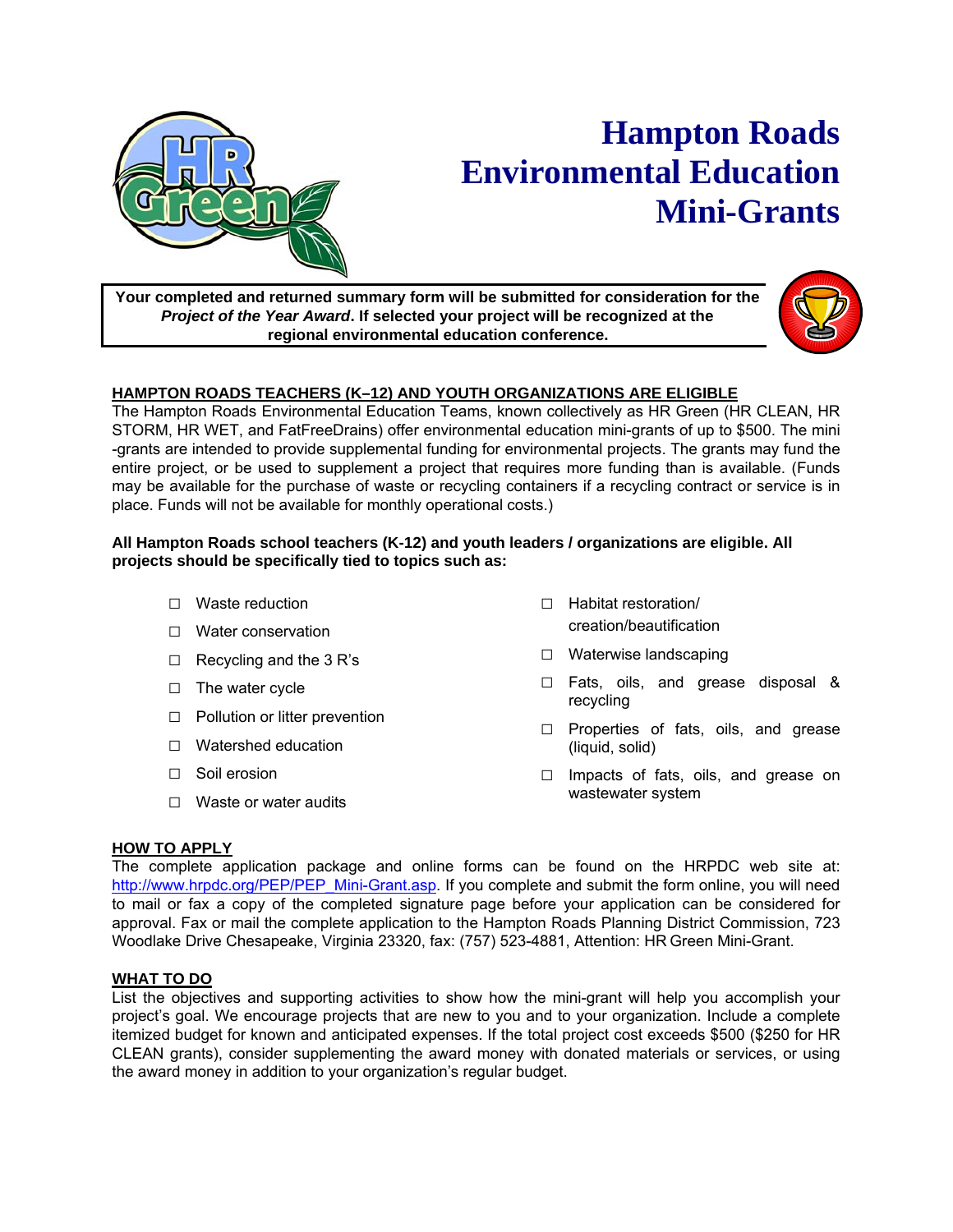#### **BE CREATIVE**

Some possible activities to consider:

- Create a school or neighborhood newspaper, website, or poster contest promoting waste reduction.
- Conduct a facility water conservation, recycling, stormwater, or grease disposal & recycling audit.
- Develop an outdoor nature trail, stormwater-wise or water-wise garden on your school grounds with signage detailing environmental efforts.
- Develop a recycling center or composting area on your school, church, or meeting facility grounds.
- Hold a awareness day or fair for a specific topic.
- **Research the history of solid waste practices in Hampton Roads and develop awareness.**
- Visit local Hampton Roads facilities: steam plants; refuse derived fuel plants, recycling facilities, etc. to learn and report on the trails of your trash and treasures.
- Visit a wastewater treatment plant to learn about the impacts of fats, oils, and grease on the wastewater system.
- **Conduct a litter-free event.**
- Study the habitat of stormwater ponds and the route water takes from your school grounds or neighborhood to the Chesapeake Bay or other body of water.
- Study marine life that exists in the nearest creek or body of water and compare it to the state wildlife list, or what affects litter and pollution can have, or the effects of algae booms.
- Photo journalism: a day in the life of a local watershed, the water cycle or local pollution cleanup.
- Purchase additional curriculum materials to support a project related to water conservation, waste minimization or litter prevention, and pollution or stormwater management.
- Beautify an entrance or front of a public building with a cleanup and water-wise landscape.
- Write or develop an educational play or other interactive theatrical production to teach water quality, water conservation, and waste reduction, litter or pollution prevention, or proper fats, oils, and grease disposal.
- Coastal habitat and watershed restoration research.
- Conduct a litter cleanup campaign on the campus.
- Map an area and study stormwater runoff effects (pollution) with and without retention ponds and other Best Management Practices (BMPs).
- Fulfill badge requirements.

#### **AWARD PROCEDURE**

There is no deadline for applications. Applications are accepted year-round as long as funding is available. Applications submitted by the 15<sup>th</sup> of each month will be responded to by the 15<sup>th</sup> of the following month. Your principal or organization's director must review and sign the application before it is submitted. You will receive notification via mail. If your application is approved, you will receive your minigrant along with your acceptance letter and summary form.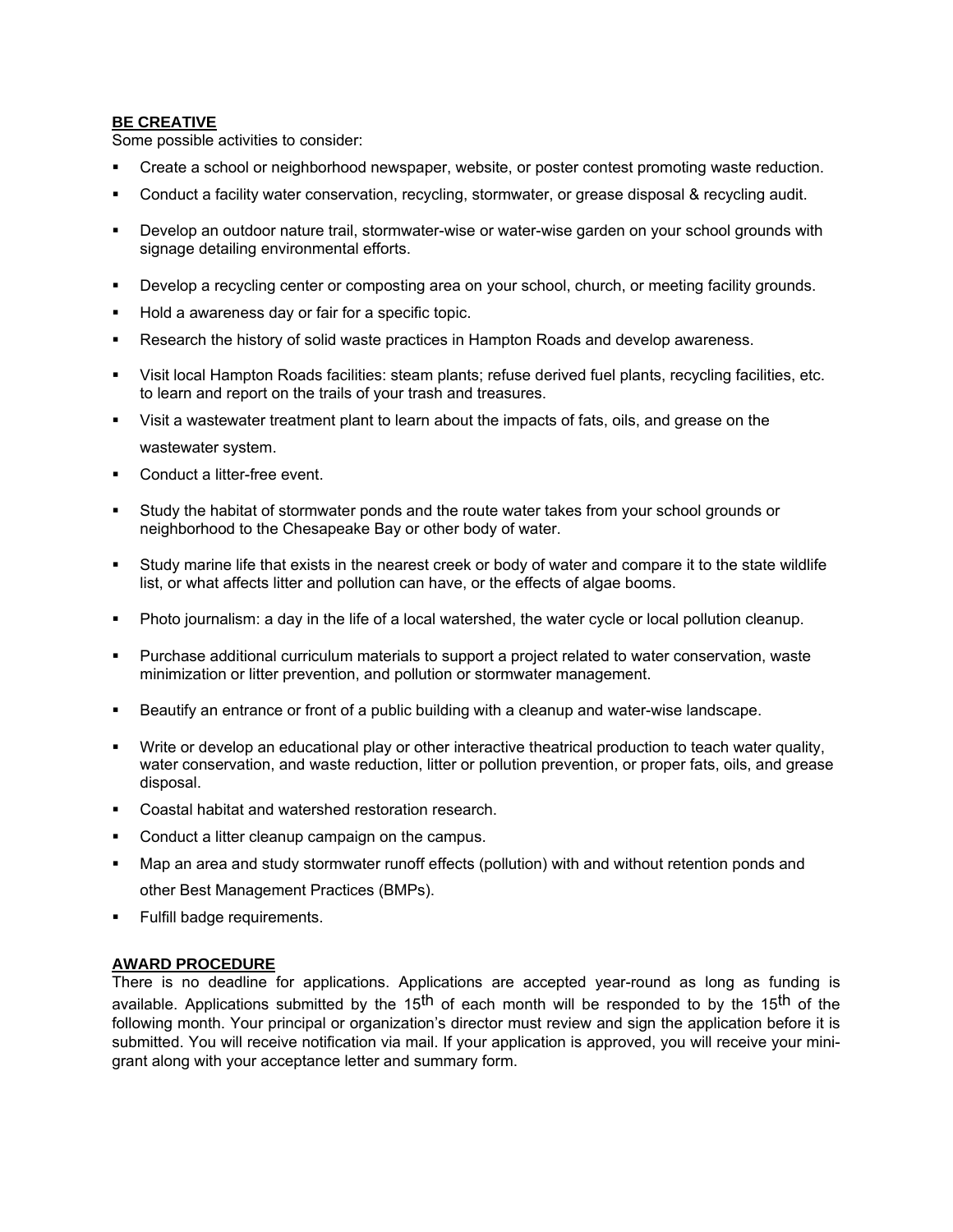Important: Accepting a mini-grant award indicates your understanding that you will complete and submit the project summary form, including sending in copies of receipts, upon completion of your group's project. Photos are also encouraged. Your group will be recognized on our website. Please direct further questions to:

HR Green Hampton Roads Planning District Commission 723 Woodlake Drive, Chesapeake, Virginia 23320 (757) 420-8300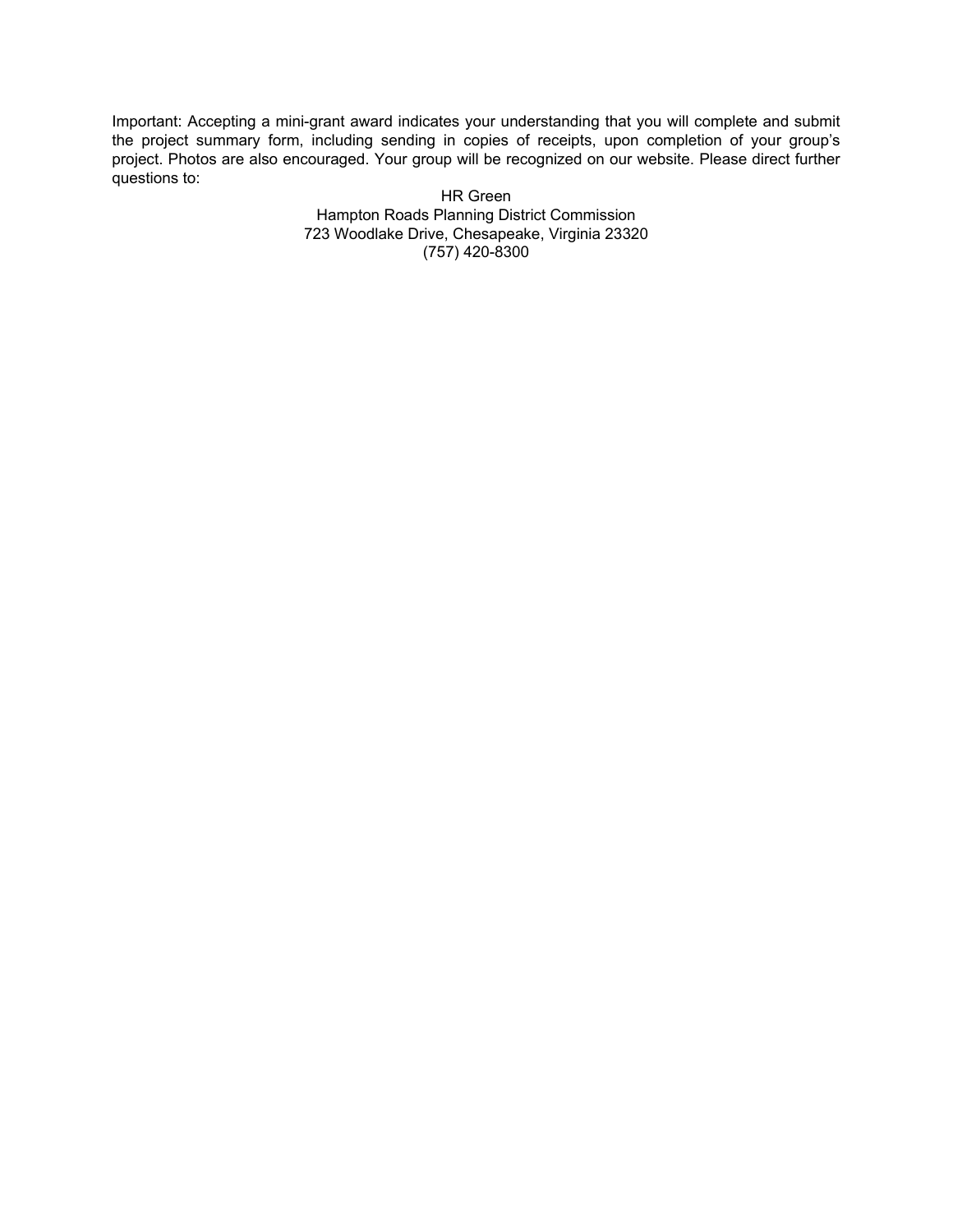

# Environmental Education **Mini-Grant Application**

*Please read all questions before responding. Applications must be legible and completed in full.* 

Project Title: **Amount Requested:** Amount Requested:

Email Address:

Teacher or Leader's Name:

Contact Telephone No.: Contact Fax No.:

Tax ID# (required for reporting any money awarded):

School or Organization Name & Complete Address:

Subject/Grade Level/Age Range of Group:

Number of Children Involved in the Project:

Goals and Objectives:

What best describes your project? (Check as many that applies)

- □ Waste reduction
- □ Water conservation
- $\Box$  Recycling and the 3 R's
- □ The water cycle
- □ Pollution or litter prevention
- □ Watershed education
- □ Soil erosion
- □ Waste or water audits
- □ Habitat restoration/ creation/beautification
- □ Waterwise landscaping
- □ Fats, oils, and grease disposal & recycling
- □ Properties of fats, oils, and grease (liquid, solid)
- □ Impacts of fats, oils, and grease on wastewater system
- $\Box$  Other

Please provide a detailed breakdown of your project's budget. (Indicate if you are receiving or applying for additional funds and if so, from whom and how much. List name and contact information of the recycling contractor if applying for recycling program materials.) Use additional pages as needed.

- Materials (tools, plants, etc):
- Educational Resources (Books, curriculum, visual ads, etc.):
- Other:

Project Timeline (include start date, event date, end date, and summary submission date):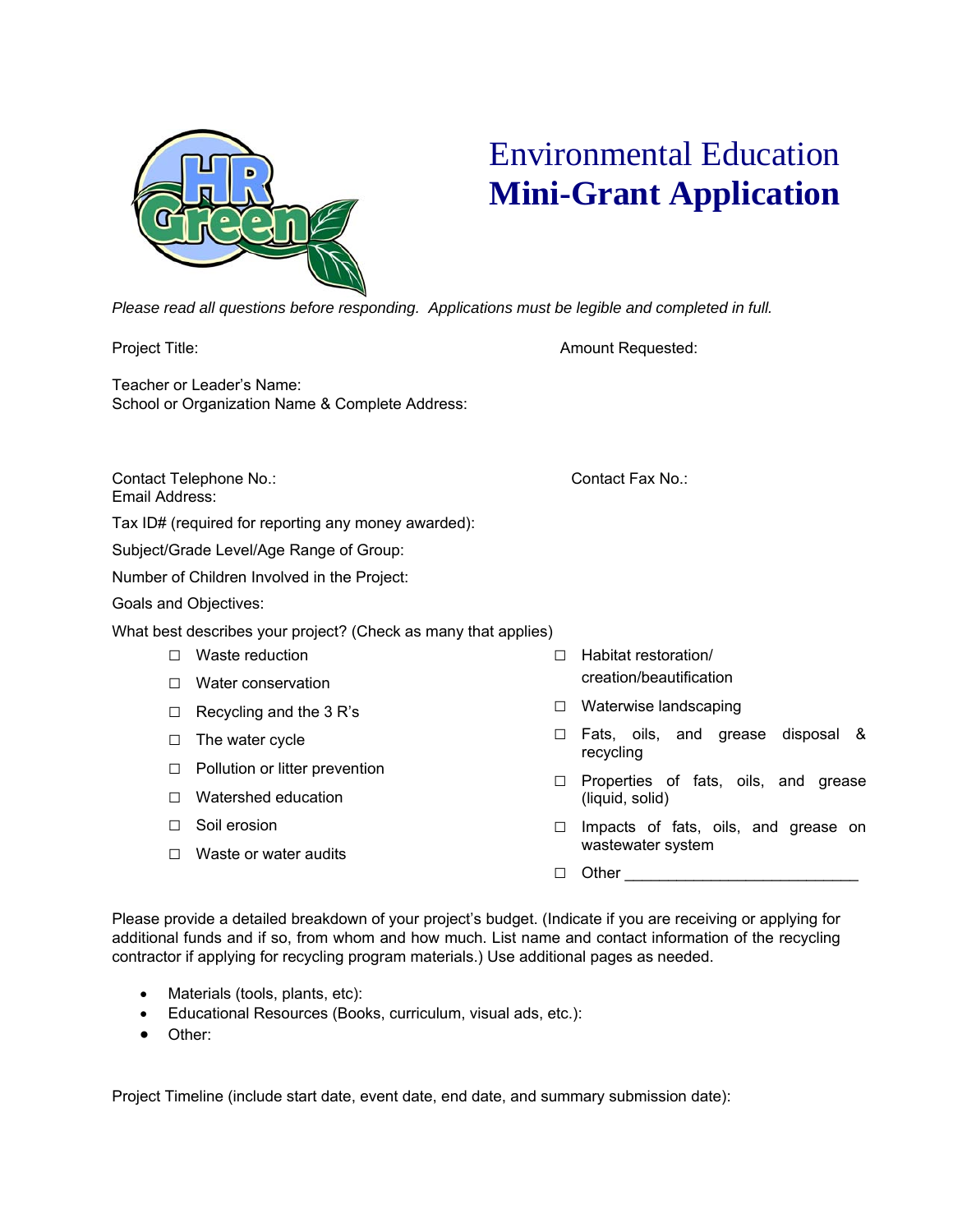



Project Title: **Amount Requested: Amount Requested: Amount Requested:** 

Teacher or Leader's Name:

By affixing my signature, I certify the following:

- $\triangleright$  All information contained in this application is correct.
- $\triangleright$  I have reviewed the proposal with my school principal / or organization's director.

As a condition of accepting the mini-grant money, I understand that I will be required to complete and submit the project summary form upon completion of the project. The anticipated completion date of this project is \_\_\_\_\_\_\_\_\_\_\_\_\_. I will submit a summary report within 14 days of completion. (Month/Year)

I grant HR CLEAN, HR STORM, HR WET, and FatFreeDrains the right to use this proposal and the results of this project, if funded, for public information.

Your Signature Date

Principal or Organization Director's Signature **Date** Date Date

**Your completed and returned summary form will be submitted for consideration for the** *Project of the Year Award***. If selected your project will be recognized at the regional environmental education conference.** 

Please Note: If the award does not cover the entire cost of your project, you will need to arrange for additional funding.

Please fill out and mail or fax to HRPDC, Attention: HR Green Mini-Grant, 723 Woodlake Drive, Chesapeake, VA 23320, FAX: (757) 523-4881.